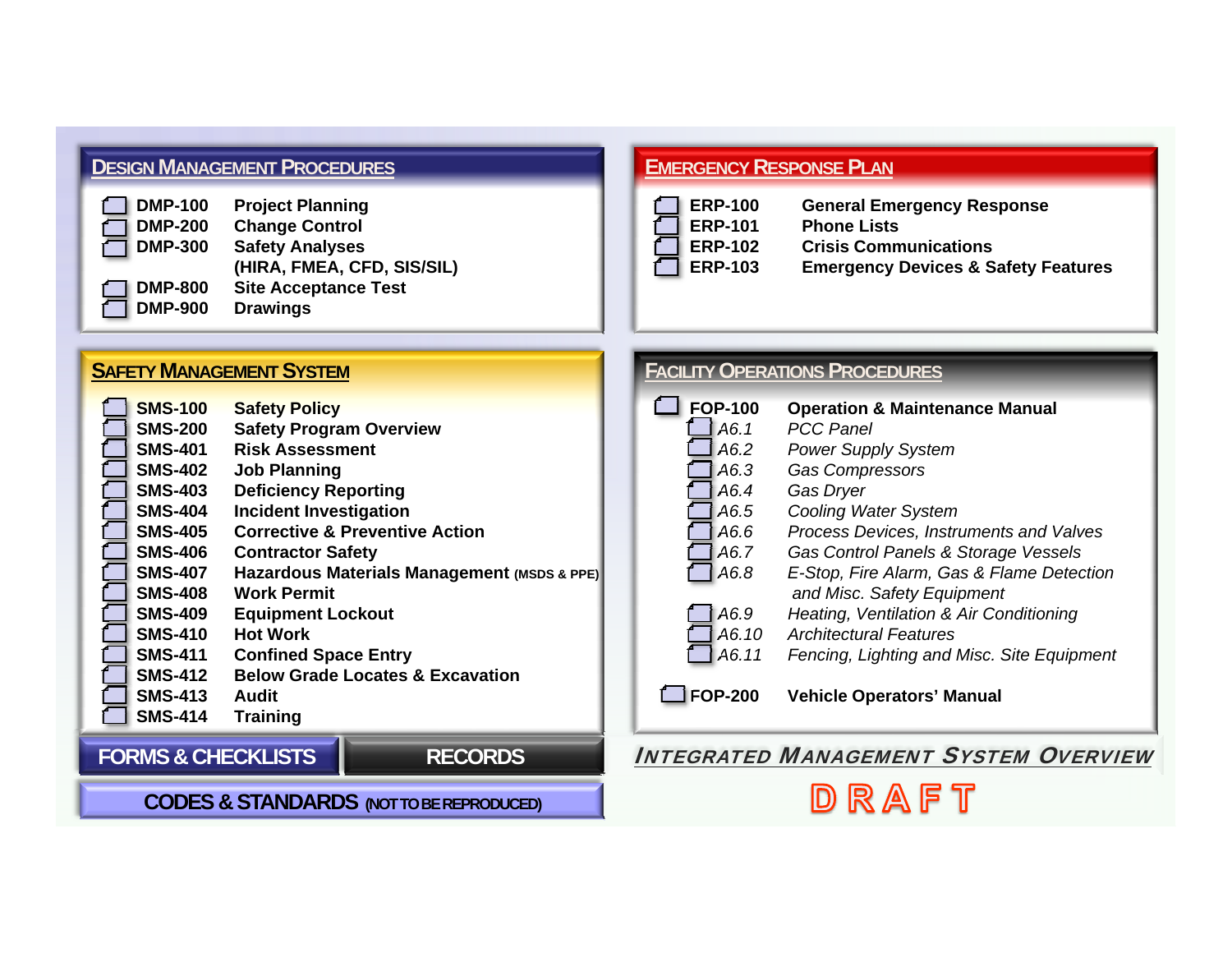

## **IMS Procedure Overview**

### **DESIGN MANAGEMENT PROCEDURES**

#### **DMP-100 Project Planning**

This procedure explains how Project Safety Plans shall be developed to demonstrate how Company XXX will manage the Safety aspects for major construction activity as part of their overall site Safety Management System.

#### **DMP-200 Change Control**

The purpose of Change Control is to make sure any changes in design, operation or maintenance do not create a scenario that is beyond the scope of the original safety, or other analyses. If the proposed change creates a new scenario, these analyses would have to be revisited and the safety or other impacts (if any) determined. The principles of change control can also be applied to any engineering or similar change to analyze the impact on all site life cycle risks.

#### **DMP-800 Site Acceptance Test**

The Site Acceptance Test (SAT) procedure is intended for use at the Hydrogen Refueling Station. The station will be subjected to a series of tests to demonstrate to the satisfaction of the Owner that the station is in compliance with all applicable codes and standards, that all subsystems and the station as a whole will "fail safe" in the event of a process "upset" or any unsafe operating condition and that all equipment and systems perform in accordance with their respective design specifications.

This procedure would not be required until a major station renovation was planned.

#### **DMP-900 Drawings**

This is a depository where all drawings of record related to the Hydrogen Refueling Station, can be electronically accessed.

#### **EMERGENCY RESPONSE PLAN**

#### **ERP-100 General Emergency Response**

This procedure is intended to serve as a "master" document for general emergencies at the Hydrogen Refueling Station and as a model for the development of specific emergency plans. It can also be used as a model to develop any necessary training to support the implementation of the plans.

#### **ERP-101 Phone Lists**

Call Out List Internal Notifications / Contractors / Neighbors External Notifications / Authorities

#### **ERP-102 Crisis Communications**

This procedure describes the Company XXX process for dealing with employees, media, board members and other key stakeholder groups in an emergency situation.

#### **ERP-103 Emergency Devices & Safety Features**

This procedure provides specific details of all emergency devices and safety features at the Hydrogen Refueling Station.

> $\bullet$ ۵ Ċ ۵  $\bullet$

×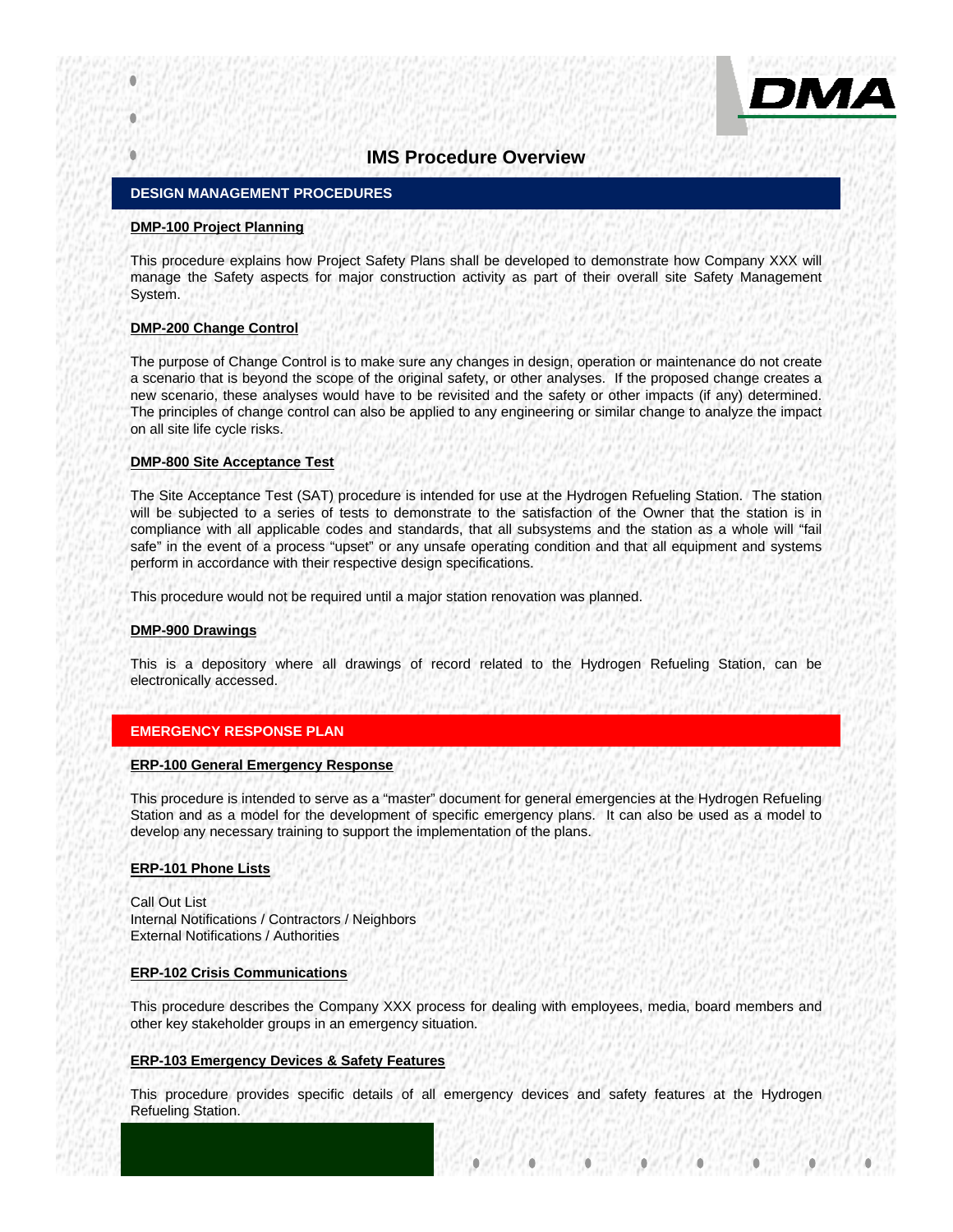

# ОМА

# **IMS Procedure Overview**

### **SAFETY MANAGEMENT SYSTEM**

#### **SMS-100 Safety Policy**

This procedure is intended to serve as a "master" document for general safety policies at the Hydrogen Refueling Station and as a model for the development of specific safety plans. It can also be used as a model to develop any necessary training to support the implementation of the plans.

#### **SMS-200 Safety Program Overview**

The purpose of this document is to provide an overview of the health and safety program including the priority risks and management controls that exist at Company XXX.

#### **SMS-401 Risk Assessment & HIRA**

This procedure describes the method used by Company XXX for identifying hazards, estimating the risk associated with the identified hazard and then determining if the risk is acceptable or if further risk reduction is required. We assume that the station has been subjected to a Risk Assessment and the information is on file.

#### **SMS-402 Job Planning**

This procedure describes the methods used to determine when and how job planning shall be completed for all project, operations and maintenance activities undertaken by Company XXX.

#### **SMS-403 Deficiency Reporting**

This procedure defines the mechanism for handling safety or other deficiencies encountered at Company XXX projects or sites.

#### **SMS-404 Incident Investigation**

This procedure describes how Company XXX will report and investigate safety and other incidents or accidents at Company XXX.

#### **SMS-405 Corrective & Preventive Action**

The purpose of this procedure is to ensure timely and effective follow up on Corrective & Preventive Action recommendations related to safety and other issues identified through Deficiency Reports (DRs), Incident Investigation Reports (IIRs), Work Orders (WOs) or other means.

#### **SMS-406 Contractor Safety**

This procedure describes how Company XXX intends to manage the safety of Contractors doing work at Company XXX facilities.

#### **SMS-407 Hazardous Materials Management (MSDS & PPE)**

This procedure describes the methods used by Company XXX to communicate and manage the hazards associated with hazardous materials on site and the Personal Protective Equipment that is required by personnel who might be exposed to hazardous materials.

 $\bullet$ 

۰

ä

 $\bullet$ 

۰

 $\bullet$ 

۵